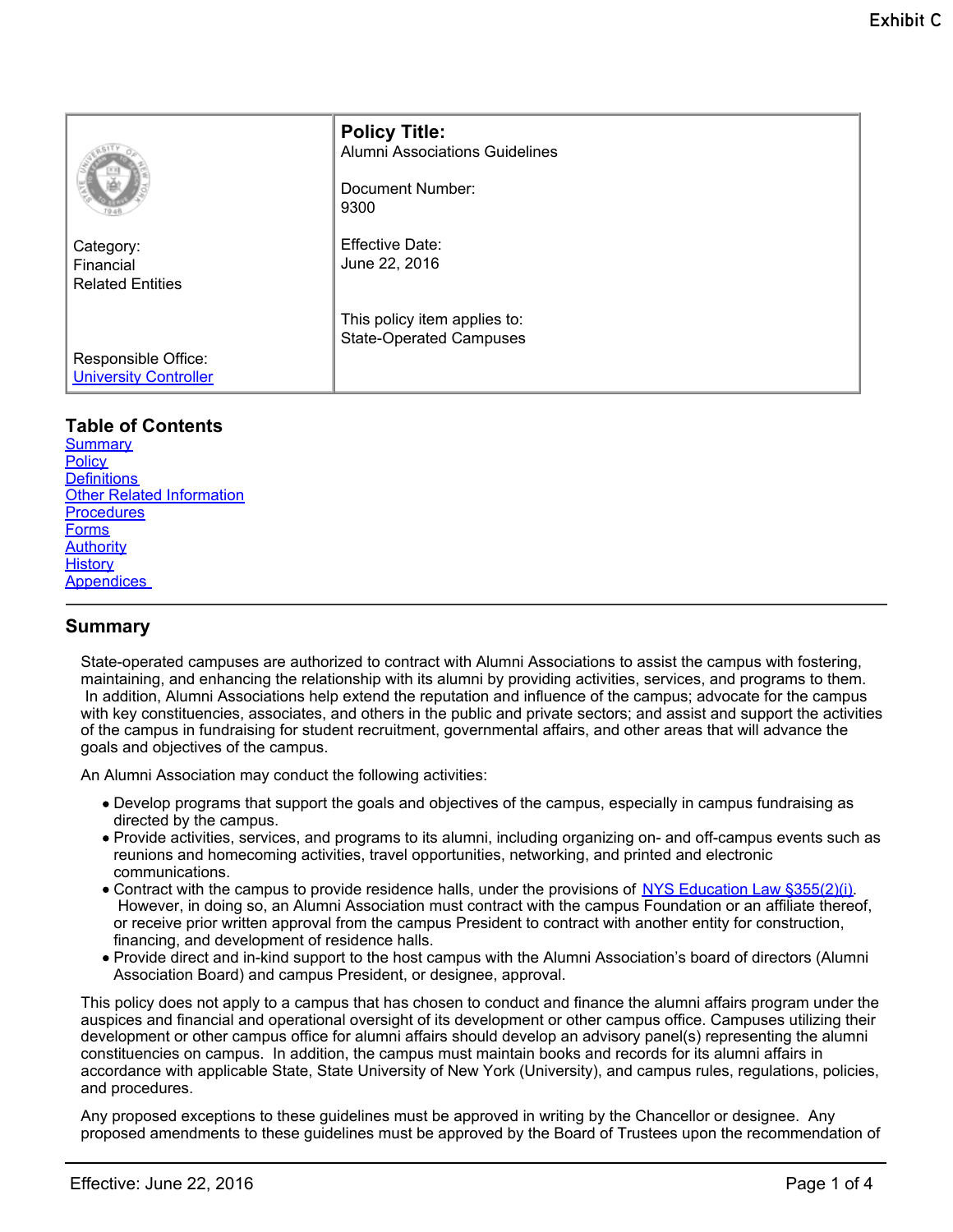the Chancellor and Audit Committee.

# <span id="page-1-0"></span>**Policy**

#### I. **Structure and Governance**

The charter or certificate of incorporation of the Alumni Association should make reference to the campus it will benefit in terms of purposes, objectives and programs. Each campus should have only one Alumni Association with no affiliates other than the University unless otherwise authorized by the Chancellor or designee. The Alumni Association must be a non-profit corporation organized and existing under the laws of the State of New York and tax-exempt under [the Internal Revenue Code \(IRC\)](http://frwebgate.access.gpo.gov/cgi-bin/getdoc.cgi?dbname=browse_usc&docid=Cite:+26USC501). If there are multiple alumni associations on campus (e.g., associations for different colleges or schools), each should be exempt from taxation, and the activities of all the alumni associations should be coordinated as approved by the campus president and the Chancellor or designee.

The Alumni Association's board of directors (Alumni Association Board) is responsible for the governance and oversight of the Alumni Association's affairs, personnel, and properties. The Alumni Association Board is also responsible for issuing necessary policies, ensuring the Alumni Association operates in accordance with its mission and all legal requirements, and monitoring the Alumni Association's financial condition.

The campus president (including any acting or interim president approved by the Board of Trustees) or designee, and the campus development officer will be ex officio, voting members of the Alumni Association Board, but none of them may serve as chair of the Alumni Association Board or as the manager or president of the Alumni Association. A majority of the Alumni Association's directors should be individuals who are not faculty, staff, or students of the campus. No members of the Campus Council may serve on the Alumni Association Board.

The certificate of incorporation and other organizing documents (e.g. bylaws) of an Alumni Association must provide that the net assets of the organization be distributed to the University, or other University-approved entity organized for similar purposes on behalf of the campus, in the event the Alumni Association is dissolved. Dissolutions and dispositions of related net assets are subject to all applicable laws, regulations, and restrictions. Copies of all organizing documents, including all amendments thereto, must be on file with the Office of the University Controller.

#### II. **Accountability, Compliance and Reporting**

The Alumni Association must operate in accordance with sound business practices and at a minimum, must:

- Obtain the Alumni Association Board's approval of the annual budget and the audited financial statements.
- Cause an appropriate official of the Alumni Association to provide periodic fiscal reports to the Alumni Association Board for its review.
- Develop, administer, and communicate written policies and procedures for all key business functions. These policies and procedures should, at a minimum, cover the following areas: (i) cash receipts and disbursements, (ii) gift acceptance, (iii) spending, (iv) endowment funds management, including asset allocation, the selection of investment managers and the spending formula, (v) investment management, (vi) procurement (including travel expenses and credit cards), (vii) payroll, (viii) inventory, (ix) agency accounts, (x) conflicts of interest and (xi) whistleblower. Such policies must require that disbursements are reasonable business expenses that support the campus, are consistent with donor intent, are adequately documented, and do not conflict with the law. If the Alumni Association engages a third-party (e.g. an auxiliary service corporation) to provide administrative support services, the Alumni Association must ensure that this third-party has in place, to the extent applicable, the written policies and procedures enumerated above.
- Comply with all applicable laws, including the Non-profit Revitalization Act of 2013, each as amended from time to time.
- Establish and maintain a system of internal controls designed to provide reasonable assurance of the achievement of objectives, reliability of financial reporting, safeguarding of assets, effectiveness and efficiency of operations, and compliance with laws and regulations.
- Ensure that the proceeds of campus fundraising are appropriately recorded, credited, acknowledged and administered based on legal requirements and donor stewardship parameters.
- Adhere to principles as defined in the "Donor Bill of Rights" and the Association of Fundraising Professionals' "Code of Ethical Principles and Standards of Professional Practice."

The Alumni Association must prepare annual financial statements in conformity with U.S. generally accepted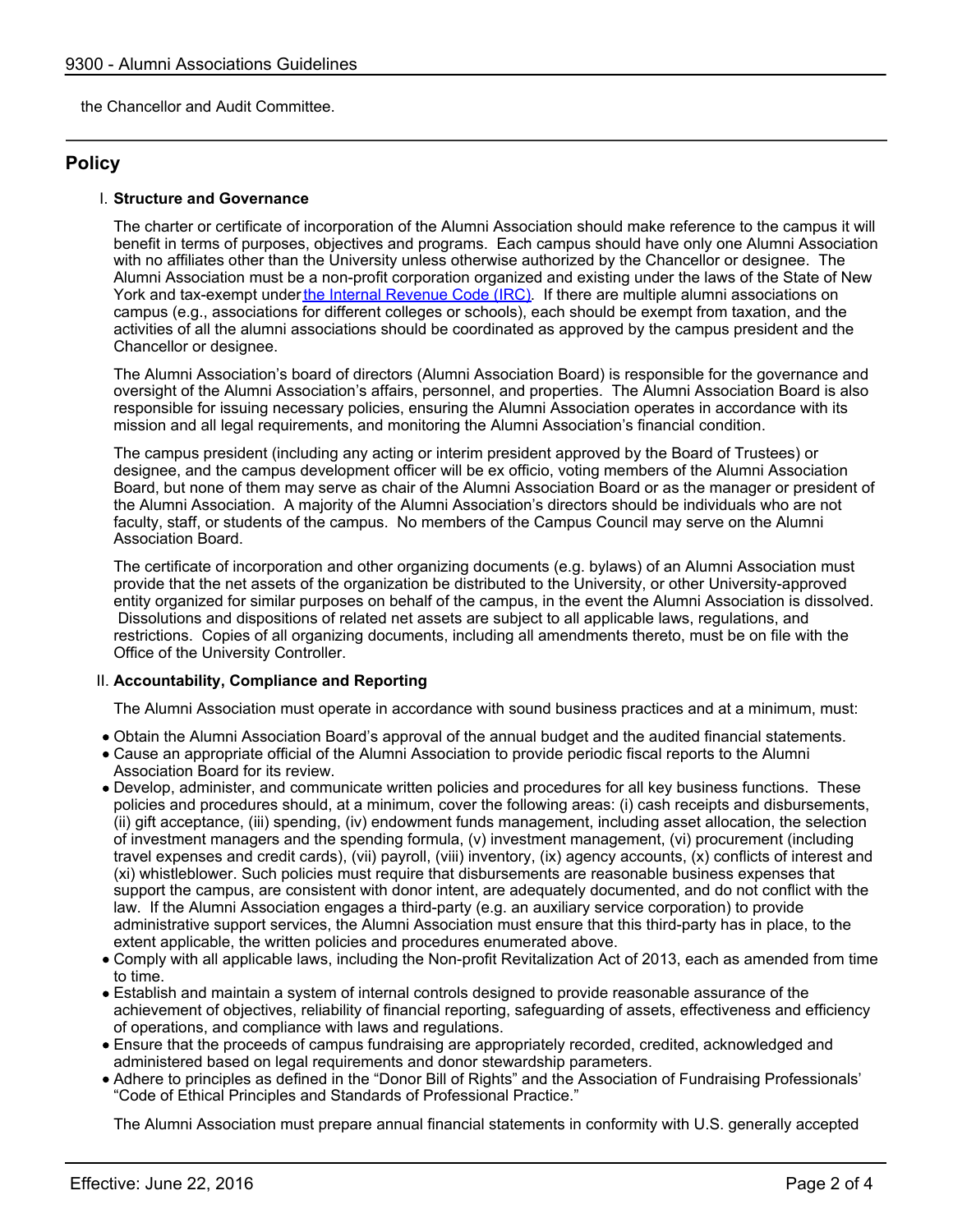accounting principles and have an audit conducted by a licensed independent certified public accounting firm or sole practitioner (independent auditor) in accordance with generally accepted auditing standards. The audit must be completed within 90 days after the close of the Alumni Association's fiscal year. Consistent with principles of good governance, the independent auditor should be appointed only after a competitive procurement process. The term of appointment must be for no more than a five-year term, after which the Alumni Association must solicit these services through a new competitive procurement process.

The books and records, financial condition, operating results, and program activities of the Alumni Association are also subject to periodic audit by the Office of the University Auditor and, to the extent allowed by law, by outside regulatory bodies. All audit reports from whatever source, the certified financial statements and any management letter, together with the associated corrective action plan of the Alumni Association must be promptly provided to the campus President and the Office of the University Controller. Management's corrective action plan should include the planned timeframe for addressing the independent auditor comments. Additionally, on an annual basis, the Alumni Association must certify to the University that it has complied with the terms of the contract between it and the campus including the provisions of these guidelines.

The Alumni Association must meet all regulatory filing requirements on a timely basis (e.g. federal and state taxing authorities, Attorney General Charities Bureau, etc.).

#### III. **Linkage to Campus**

A formal contract, in substantial accord with the model contract developed by the University (Appendix A), must be executed between the campus and the Alumni Association. The contract should authorize the Alumni Association to operate on campus, and should enumerate its activities. Each authorized activity should be identified in the contract, with written amendments required for new activities (Exhibit D). The contract must be approved by the Chancellor or designee (and external State agencies when required), can extend for a period of not more than 10 years,[1] and must be terminable by the University in whole or part with 45 days written notice given by the University.

Any reimbursement to the campus for the use of space, utilities, and other services that the campus provides to the Alumni Association should be consistent with the approved annual budget and terms and conditions of the contract with the campus (Exhibit E).

The Alumni Association's use, if any, of the campus name and marks for fundraising, or other appropriate purposes, must be authorized pursuant to the contract between the Alumni Association and the campus.

#### IV. **Amendments**

These guidelines may be amended from time to time by the Board of Trustees upon public notice and the recommendation of the Chancellor and Audit Committee of the Board of Trustees. All guideline amendments shall become effective upon a duly adopted amendment to the contract between the University and the Alumni Association.

[1] Contract terms exceeding five years are subject to pre-approval by External State agencies and may not be approved without a satisfactory business justification.

## **Definitions**

**Campus Council** means a council for a State-operated campus as provided by NYS Education Law §356, to perform functions, prescribed by statute and the Board of Trustees, at its respective campus.

## <span id="page-2-0"></span>**Other Related Information**

[Code of Ethical Principles and Standards of Professional Practice of Fundraising Professionals](http://www.afpnet.org/Ethics/EnforcementDetail.cfm?ItemNumber=3261), Association of Fundraising Professionals (AFP).

[Donor Bill of Rights](http://www.afpnet.org/ethics/enforcementDetail.cfm?ItemNumber=3359), Association of Fundraising Professionals (AFP).